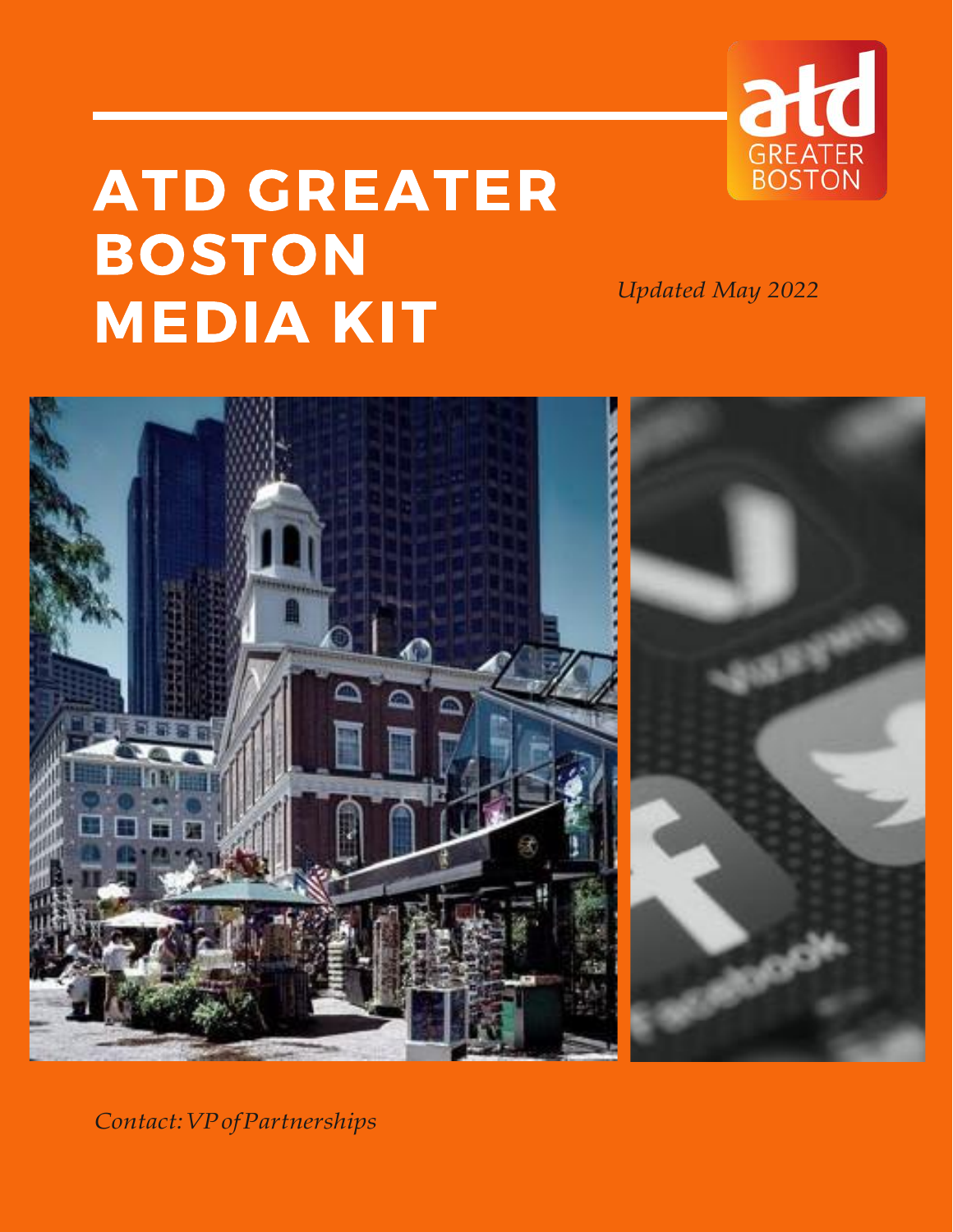



### **ABOUT US**

Greater Boston ATD is the leader in providing workplace learning and performance programming to the Greater Boston community.

## **OUR AUDIENCE**

Our chapter provides professional development services to workplace learning and performance professionals in Greater Boston. Members and associates of the chapter represent the major employers of Eastern Massachusetts (e.g. Dell/EMC, Wayfair, HubSpot, Fresenius Medical Care, Harvard University, MIT, Raytheon, Suffolk Construction, Fidelity Investments, and Liberty Mutual) and many are small business owners, contractors, and consultants with years of experience, specializing in learning and performance.

## **SPONSORSHIP & ADVERTISING OPPORTUNITIES**

#### Annual Sponsorships

Sponsor a Learning or SIG (Special Interest Group) Event Sponsor a Networking Social Sponsor or Host a Webinar

Promote your organization/services/event

- e-Newsletter
- Social Media
- Job Postings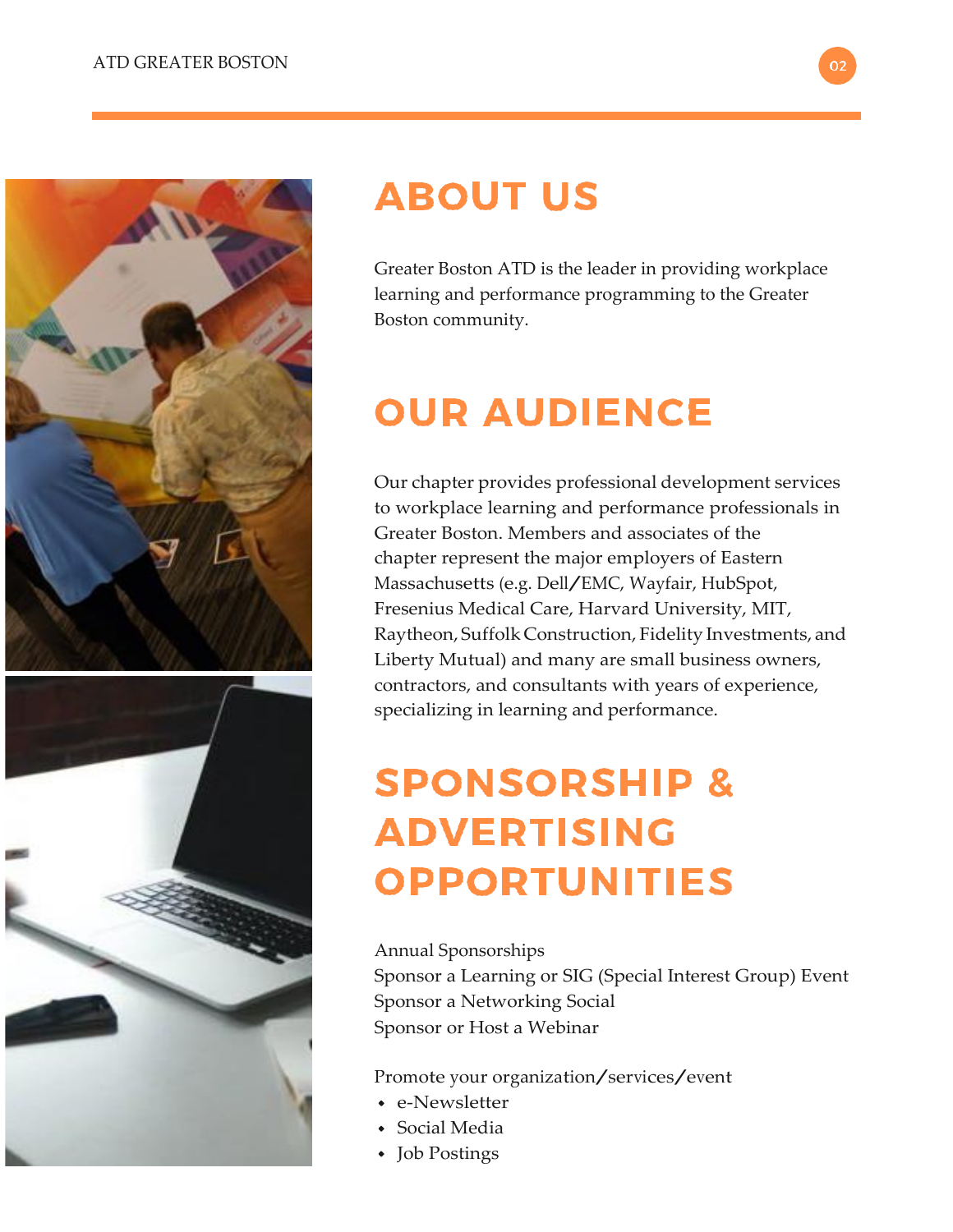### **ANNUAL SPONSORSHIPS**

|                                                                                                                                                                         | GOLD           | <b>SILVER</b>  | <b>BRONZE</b>  |
|-------------------------------------------------------------------------------------------------------------------------------------------------------------------------|----------------|----------------|----------------|
|                                                                                                                                                                         | \$2,750        | \$1,500        | \$950          |
| <b>ATDBOSTONMEMBERSHIP</b><br>Annual membership for employees or can<br>be gifted if desired by sponsor.                                                                | 3              | $\overline{2}$ |                |
| <b>LEARNINGEVENT</b><br>Sponsorship of one learning or SIG event.                                                                                                       | 1              |                |                |
| EVENTREGISTRATION<br>Complimentary access to our learning,<br>networking or SIG events.                                                                                 | 10             | 6              | $\overline{4}$ |
| <b>SPONSORED WEBINAR</b><br>Webinars hosted or run by sponsor.                                                                                                          | $\overline{2}$ | 1              | 1              |
| <b>SOCIALMEDIAPOSTS</b><br>Social media posts on LinkedIn, Facebook,<br>Twitter and Instagram.                                                                          | 12             | 9              | 6              |
| E-NEWSLETTERADSOR<br><b>ARTICLES</b><br>Advertisement or content block in e-<br>newsletter.                                                                             | 3              | $\overline{2}$ | 1              |
| <b>LOGOONWEBSITE &amp; ATEVENTS</b><br>Logo listed on ATD Greater Boston website<br>linking to company site.<br>Logo on sponsorship powerpoint slide at<br>every event. |                |                |                |
| <b>JOBPOSTINGS</b><br>Job posting on our website and social media.                                                                                                      | 3              | $\overline{2}$ |                |
| <b>GIVEAWAYS</b>                                                                                                                                                        |                |                |                |
| Opportunity to provide books, merchandise<br>for giveaways.                                                                                                             |                |                |                |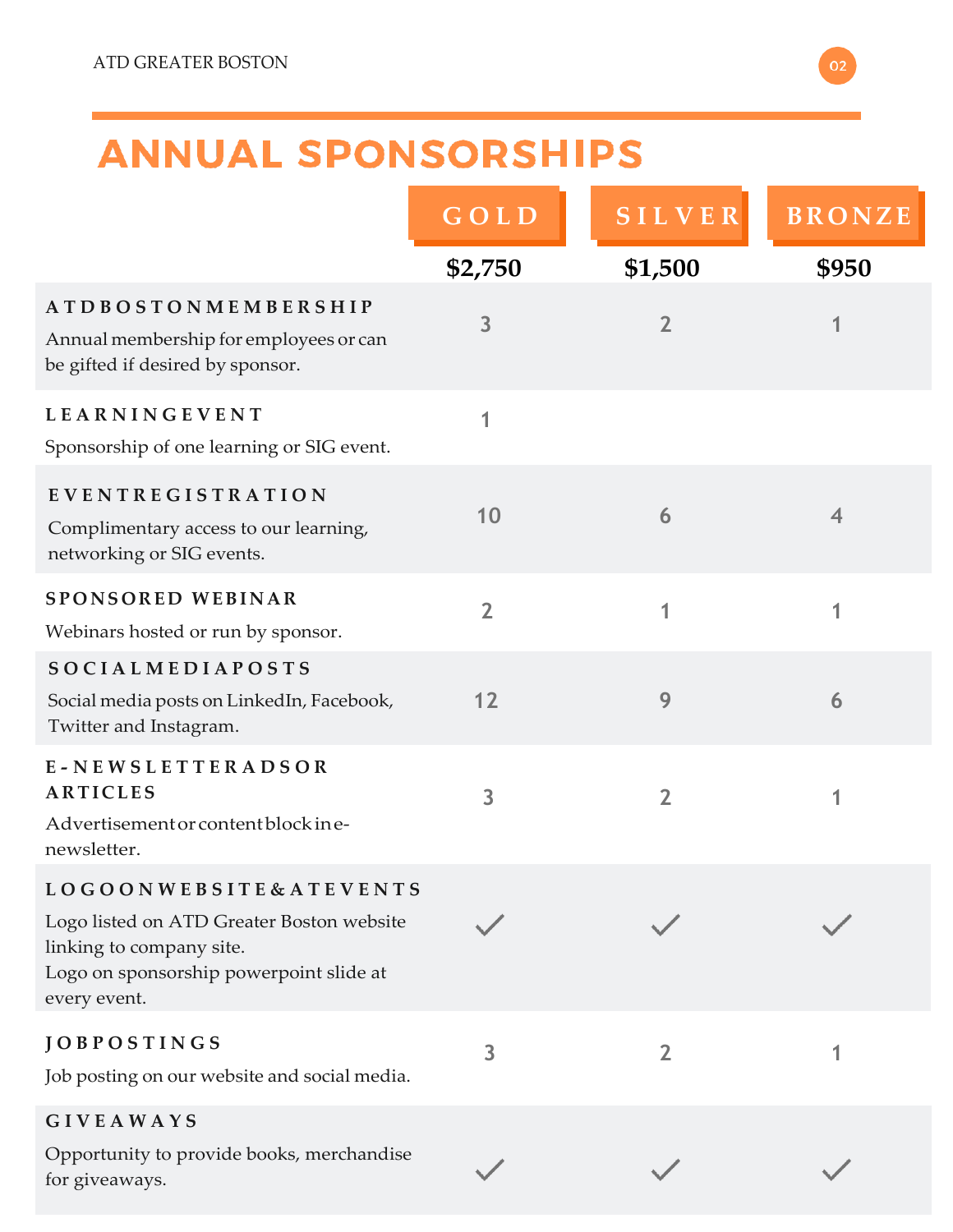## **LEARNING EVENT / SIG EVENT SPONSORSHIP**

\$750



**P R O G R A M A D M I S S I O N** Two admissions to the program

with complimentary dinner.



#### **WEBSITE EV E N T P A G E**

Logo with up to 50-word company profile and website link on event page.



#### **N E W S L E T T E R**

Two newsletter mentionswith logo and organization description including link to sponsor website.



#### **BUSINESS CARD C O LL EC TI O N**

Opportunity to collect business cards to conduct a raffle that will be drawn at the end of the program.







**S O C I A L M E D I A**

6 social media mentions with event promotional posts.



**M A R K E T I N G M A T E R I A L**

Marketing material placement at every seat(provided by sponsor).



#### **E V E N T A I R T I M E**

5-minute presentation prior to start of learning event to describe services/offering to all attendees.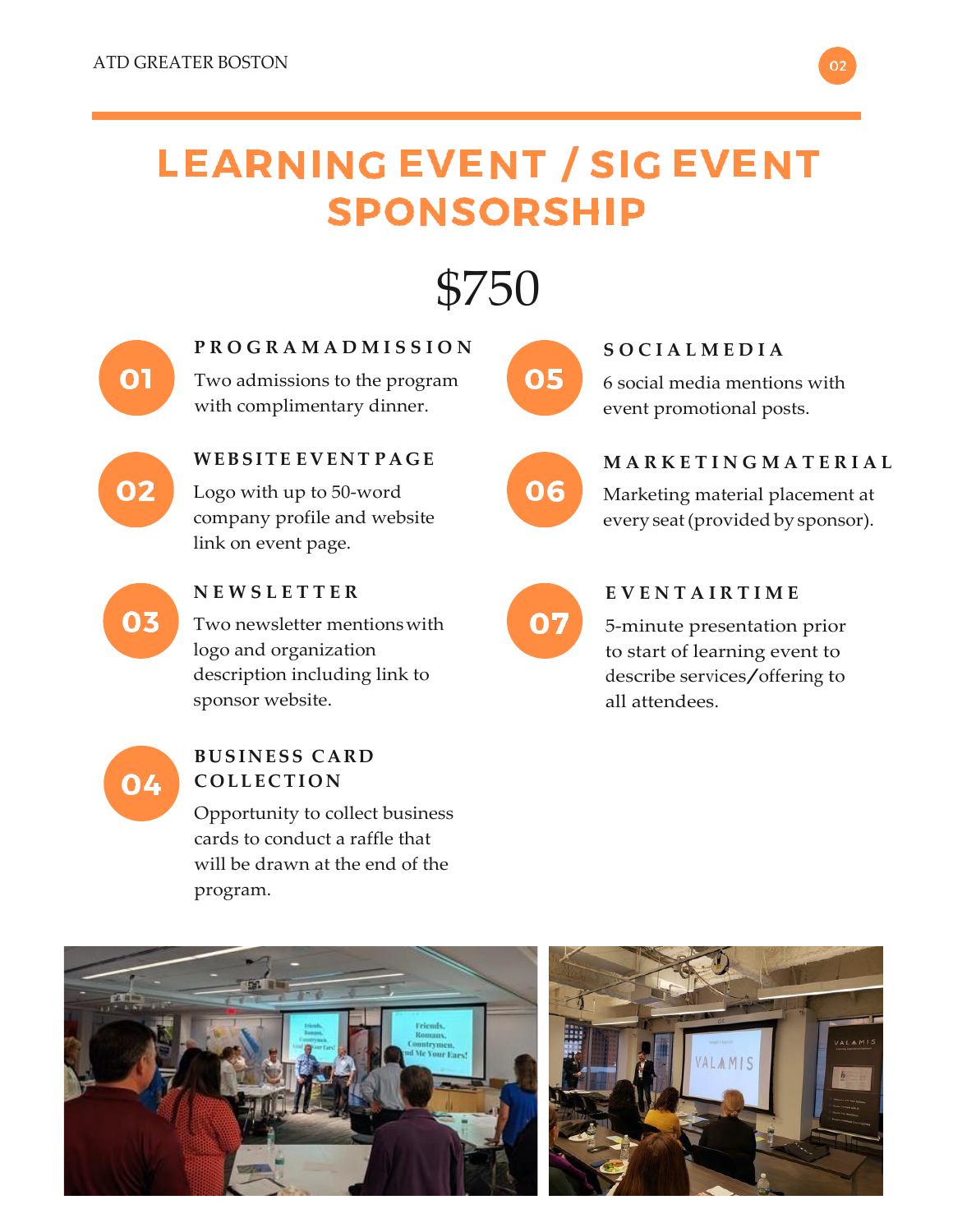### **NETWORKING SOCIAL EVENT SPONSORSHIP**

\$850



#### **PROGRAM ADMISSION**

Three admissions to the program with complimentary dinner.

02

03

#### **WEBSITE EV E N T P A G E**

Logo with up to 50-word company profile and website link on event page.

Two newsletter mentionswith

description including link to



#### **S O C I A L M E D I A**

**10 social media** mentions with event promotional posts.



**M A R K E T I N G M A T E R I A L**

Marketing material placement at every seat(provided by sponsor).



#### **E V E N T A I R T I M E**

**10-minute** presentation prior to start of learning event to describe services/offering to all attendees.



#### **BUSINESS CARD C O LL EC TI O N**

**N E W S L E T T E R**

logo and organization

sponsor website.

Opportunity to collect business cards to conduct a raffle that will be drawn at the end of the program.



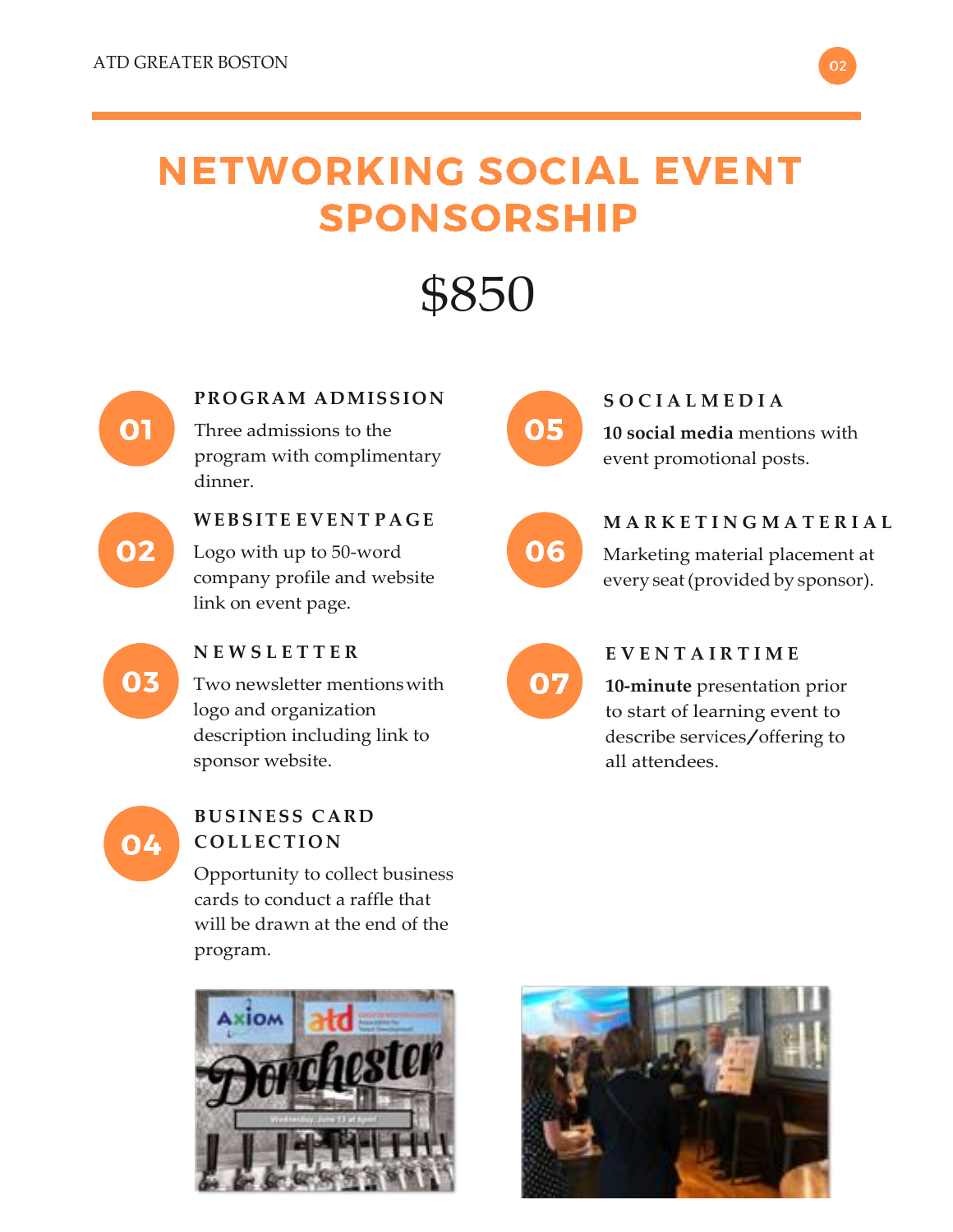### **WEBINARS**

\$400

Host or sponsor an upcoming webinar. Our webinars have great engagement and attendance. Another opportunity to reach our entire membership base. On-demand webinar will also be promoted post-event for additional reach.

*We can provide the topic selections or you can recommend yourtopic of choice.*

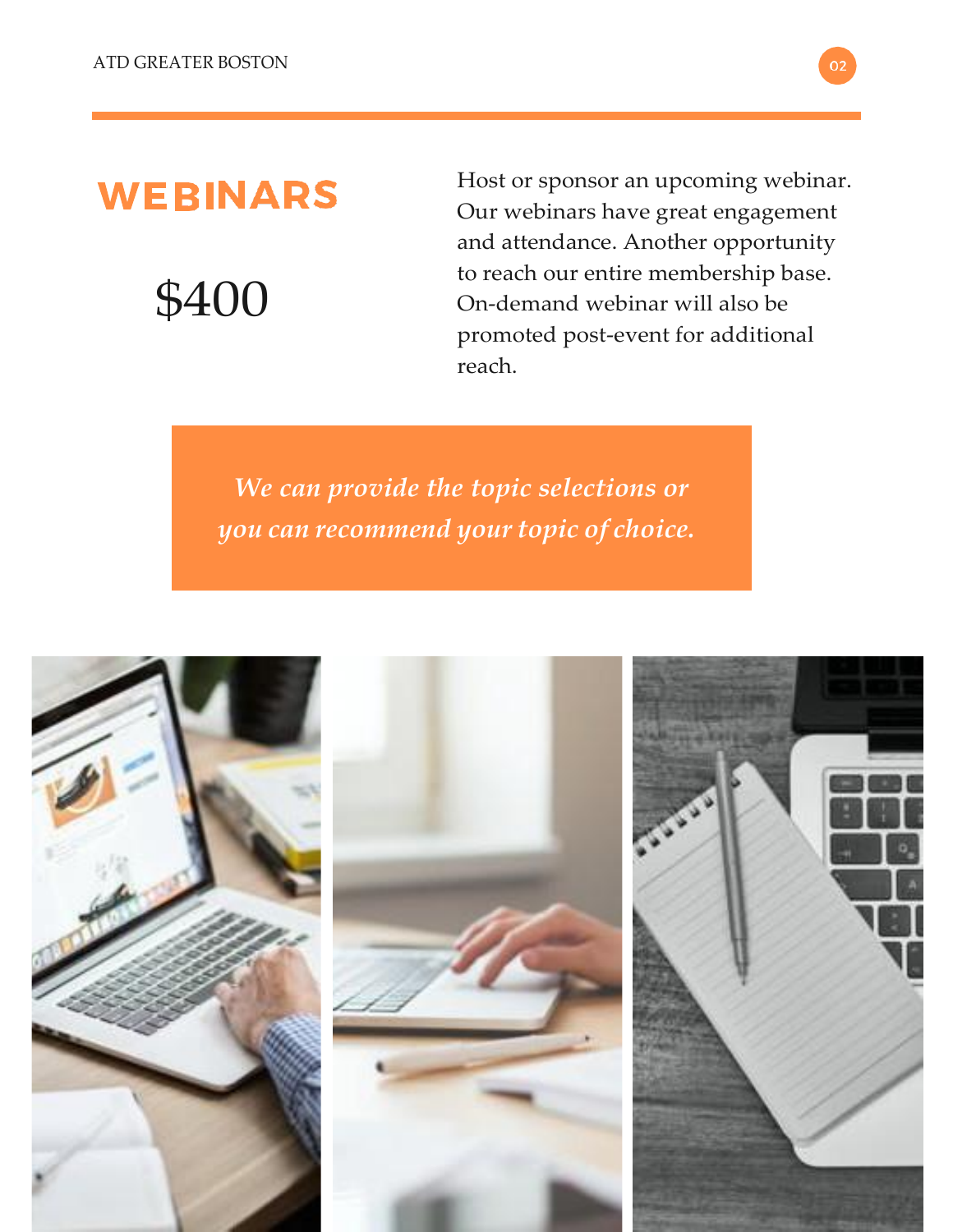## **ADVERTISING**



## **T O P PACKA G E**

- One newsletter insertion
- Five social media posts

\$275



## **O T H E R O P TI O N S**

- One newsletter insertion, \$75
- One Social Media Post on all platforms, \$50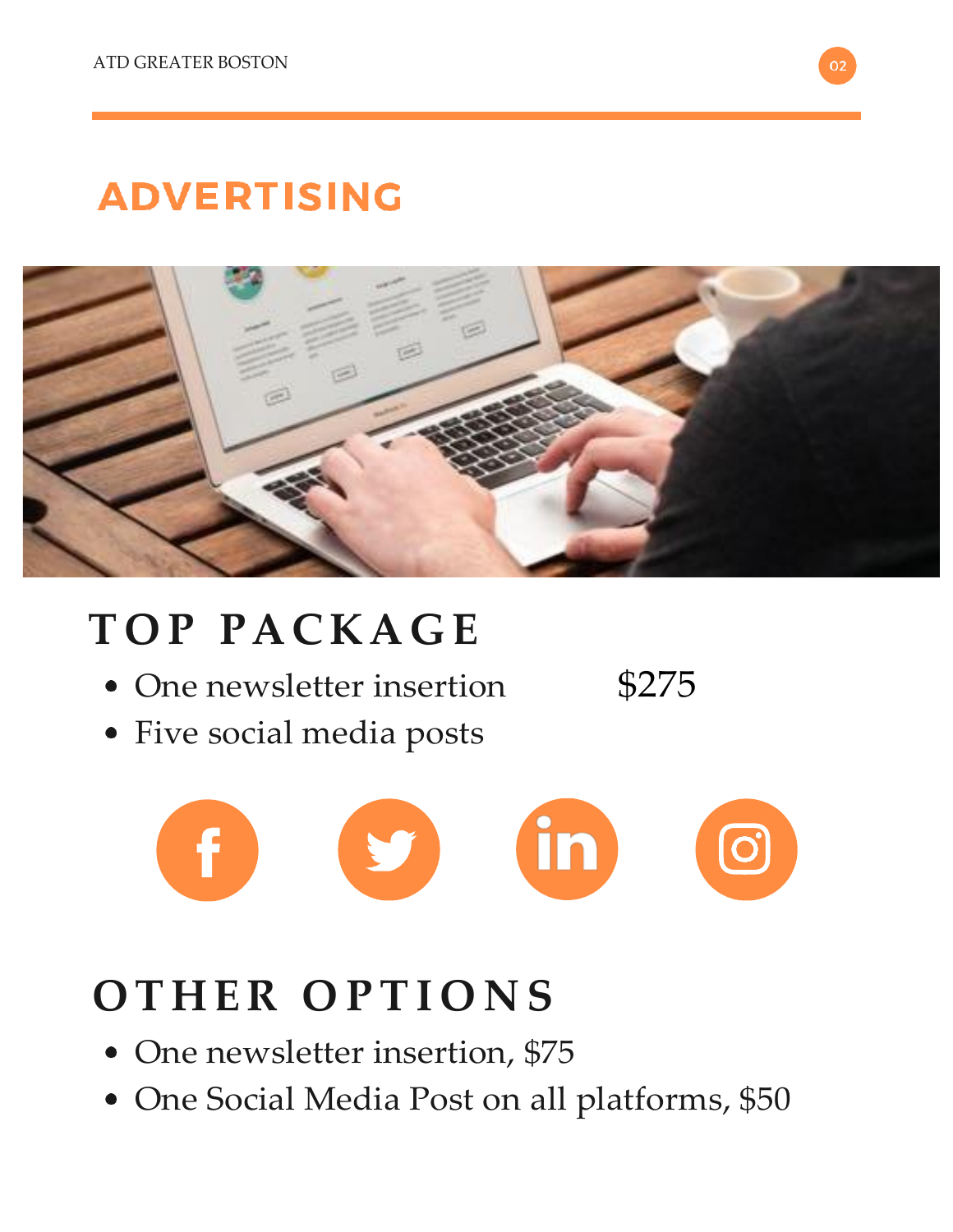## **JOB POSTINGS**



## **P ER P O S T**

| <b>Job Board</b>    | 30 days     | 60 days      | 90 days      |
|---------------------|-------------|--------------|--------------|
| <b>Social Media</b> | 2 posts     | 4 posts      | 6 posts      |
| <b>Newsletter</b>   | 1 insertion | 2 insertions | 3 insertions |
|                     | \$99        | \$149        | \$199        |

Visit https://tdboston.org/JobBoard to learn more!

02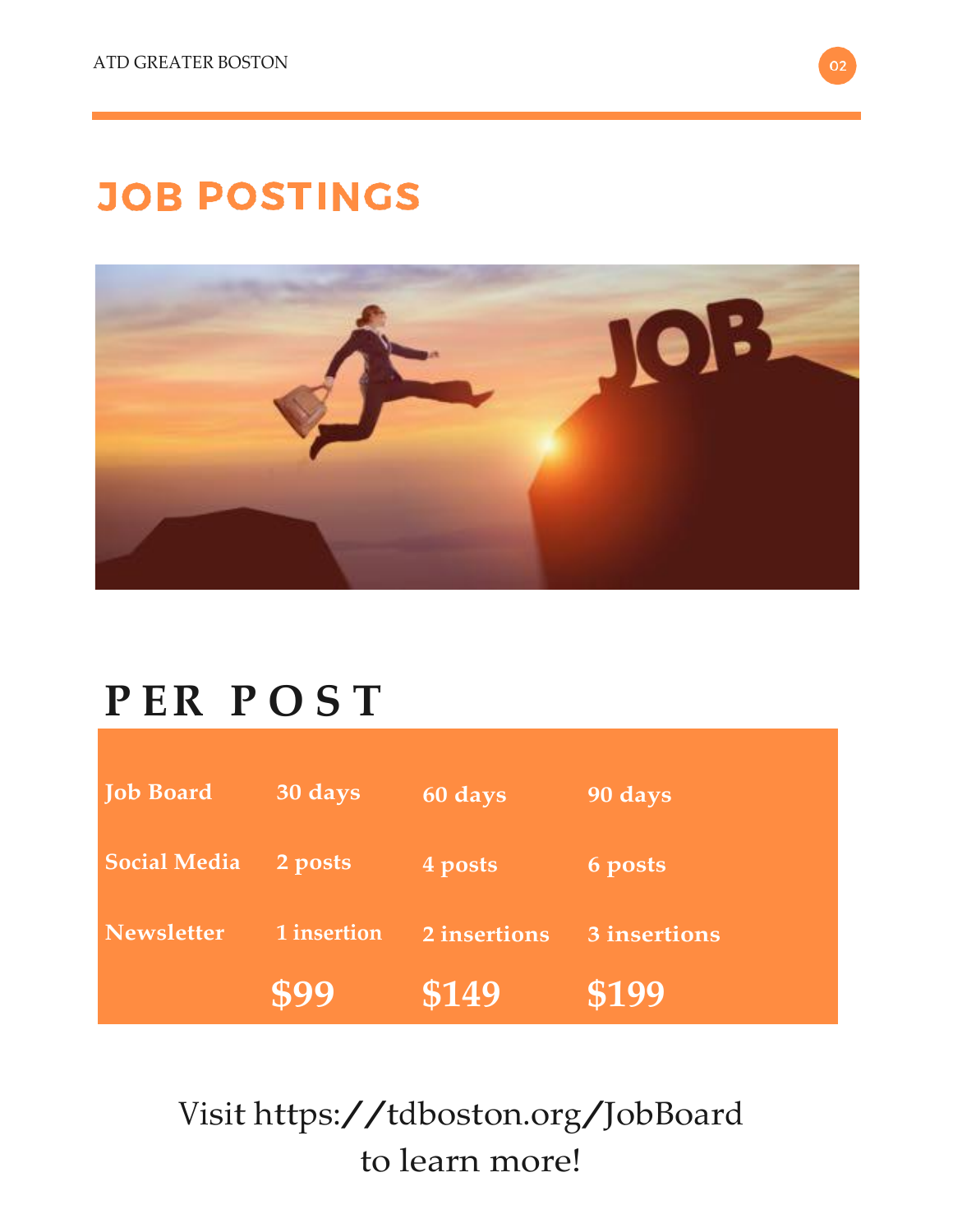### **SPECIFICATIONS**

## **EVENT SPONSORS**

### **E-NEWSLETTER**

**SOCIAL MEDIA** 



Our friends at @TTA (known as The Training Associates) are hosting the TTA Learning Conference on September 25, 2019 in Natick, MA. The event is for learning and development leaders and their teams, where you'll learn from world-class experts and gain skills and knowledge to help you better manage and develop your talent. Use discount code VIP30 for 30% off and register today.

https://www.eventbrite.com/affiliate-register?eid= 60704385451&affid=302173101

#### **E-NEWLETTER BLOCK**

- High resolution logo
- Company/Organization/Service description
- $\bullet$  URL
- Headline
- 100 word description
- $\bullet$  URL
- Visual
- Post text
- (Twitter up to 280 characters)
- URL
- Image (if preferred vs URL image
	- Linkedin: 1200x627 pixels
	- Twitter: 600x335 pixels
	- Facebook/Instagram: 1080x1080 pixels



**SOCIAL MEDIA**